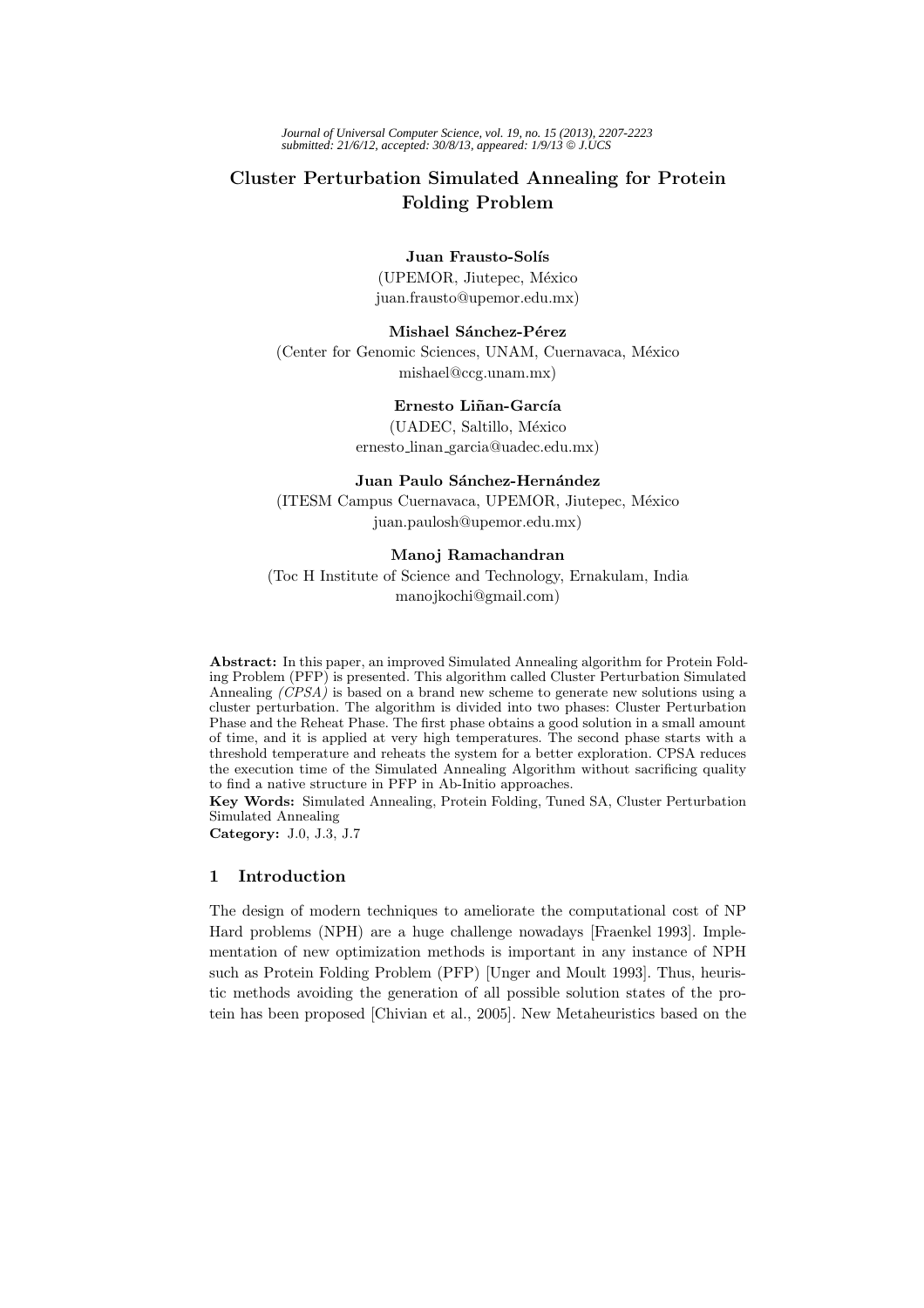Monte Carlo method have been proposed to solve the PFP [Zhan et al., 2006, Frausto-Solis et al., 2009]. In the present work, the proposed algorithm uses only the primary structure of the protein without the use of chaperones, in order to reach the final three-dimensional structure. In the other hand, Ab Initio methods obtain predictions of the protein structures without using information of previously solved structures [M.Zaki 2008]. Computational techniques should be designed to find the optimal solution of the protein folding model, which has the minimum energy and thus determine the three-dimensional native structure of the protein. The paper is organized as follows: In section two, protein folding problem is presented; in section three, Simulated Annealing is briefly reviewed, and Cluster Perturbation method is introduced; section four shows implementation details of the proposed method; and the results of experimentation with this method are shown in section five; finally the conclusions are presented at the end of the paper.

### **2 Protein Folding Problem**

Proteins are linear polypeptide compounds of 20 naturally-occurring amino acids joined by peptide bonds. The proteins fold into a unique biological configuration. The atoms of a protein are intertwined in a three-dimensional geometrical structure where the free Gibbs energy is the lowest [Anfinsen 1961]. The geometry of the protein can be described by the Cartesian coordinates of each atom. The dihedral angles along the backbone of the protein determine the geometrical shape of the protein in the folding process. Commonly these dihedral angles are  $\phi$ ,  $\psi$ ,  $\omega$ , and  $\chi$ . In recent years, physics based methods combined with computational procedures that explore the conformational space have been used as a general solution to the problem. These models are based on the thermodynamic hypothesis that the biological native structure is folded as a near minimum energy conformation [Anfinsen 1973, Dill et al., 2008].

The assumption that the protein biologically folds in a minimum energy state, is the most common paradigm used for small protein folding, although there are some well known exceptions [Sohl Julie L. et al., 1998, Baker and Agard 1994]. Molecular dynamics in conjunction with physical potentials are used to analyze the folding behavior. According to physical models, the simulation of large scale proteins can be really difficult for an accurate prediction of protein folding [Dill et al., 2007]. These physical models of energy depend on the distance and interaction among the atoms that conform the protein. For this purpose, the energy can be calculated using the torsion angles of the structure and the distance between any pair of atoms. In the folding process, the possible conformation structures that the protein can take are extremely high, and the required computational time can be unsuitable for practical applications [Levinthal 1968]. In general, PFP is defined as follows: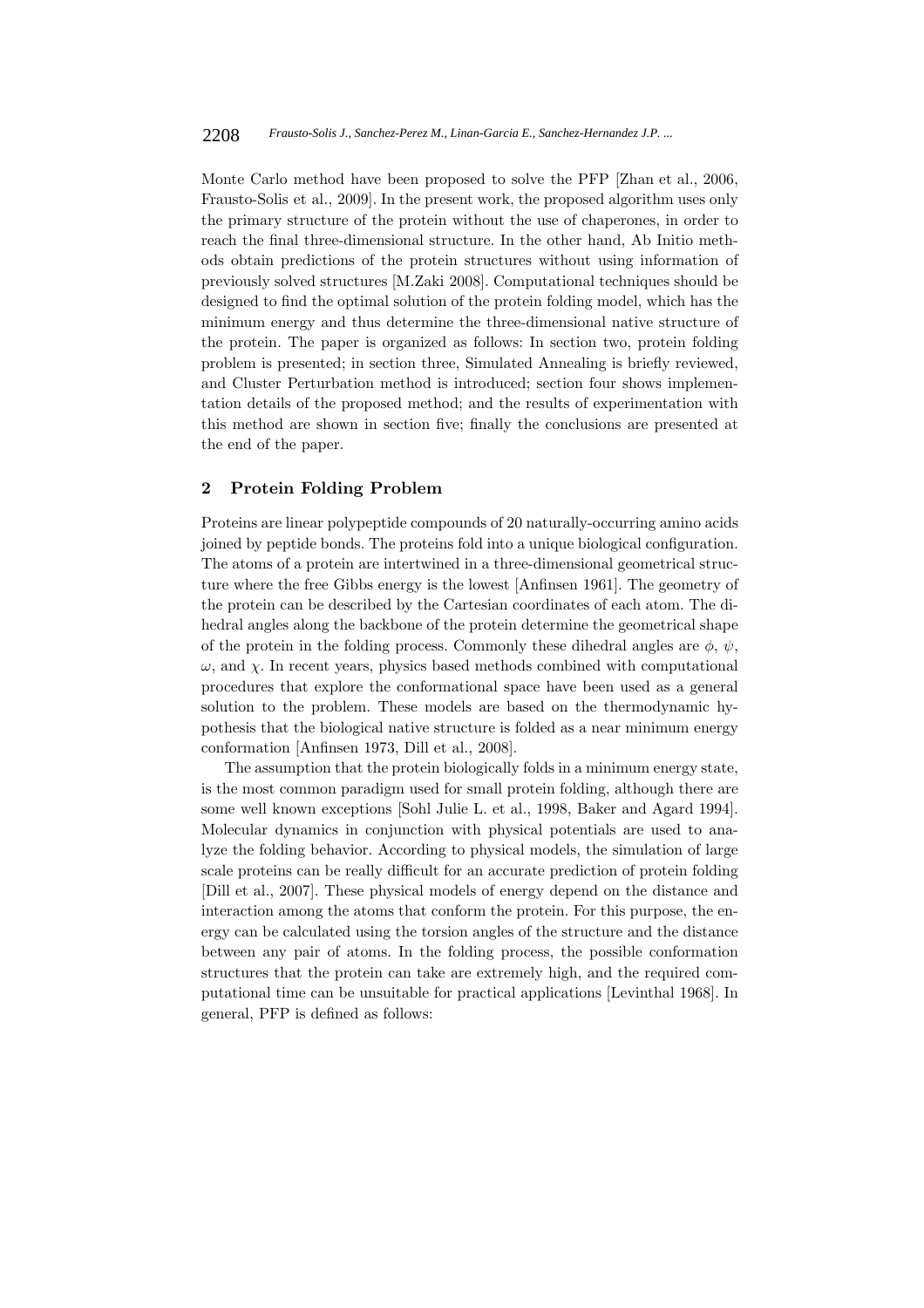Given:

- $-$  A sequence of *n* amino acids  $(a_1, a_2, a_3, \ldots, a_n)$ , representing the primary structure of a protein, and
- $-$  An initial set of m dihedral angles  $(\sigma_1, \sigma_2, \sigma_3, ..., \sigma_m)$  representing a threedimensional structure of the protein or peptide,

The problem is:

- To determine the minimal free energy  $f_{min}(\sigma_1, \sigma_2, \sigma_3, ... \sigma_m)$  of the given sequence, and
- **–** To find the optimal set of angles, which represents the protein native structure.

The last definition, involves PFP for proteins and peptides; however, as was previously mentioned there are some exceptions [Sohl Julie L. et al., 1998].

Energy Force Fields have been used to represent the molecular interaction of the atoms. The basic form of a force field is conformed by bonded terms (Hydrogen and Torsion Bonds) and nonbonded terms (Electrostatic, and Van der Waals bonds) [Momany et al., 1975].

The force field represents the physical properties, which are tested by structural data-sets obtained from classical analysis like x-ray crystallography. However, the development of new parameters is a laborious task that includes many interactions of atoms, affecting their internal energy.

Equation 1 is the simplest potential energy function to represent the basic features of the protein folding in an atomic approach.

$$
E_{total} = \sum_{bonds} k_b (b - b_0)^2 + \sum_{angles} k_\theta (\theta - \theta_0)^2 + \sum_{torsion} k_\theta [\cos(n\phi + \delta) + 1]
$$

$$
+ \sum_{nonbond} \left[ \frac{q_i q_j}{r_{ij}} + \frac{A_{ij}}{r_{ij}^1} - \frac{C_{ij}}{r_{ij}^6} \right] \tag{1}
$$

The most common force fields are AMBER [Cornell et al., 1995], CHARMM [Brooks et al., 1983], and ECEPP [Nemethy et al., 1983]. New heuristic methods have been used to solve protein folding problem with these kind of force fields [Frausto-Solis et al., 2007]. One of the most effective is Simulated Annealing (SA) [Chivian et al., 2005, Kirkpatrick et al., 1983, Xu et al., 2003]. The algorithm has been successfully applied in NPH problems [Fonseca et al., 2012, Cerný 1985. SA algorithm is modified in the present work to improve the SA applicability for PFP. As a result, Cluster Perturbation Simulated Annealing (CPSA) is proposed. In the proposed algorithm, the Simulated Annealing parameters should be tuned for finding better solutions than the classical SA algorithm [Frausto-Solis et al., 2006, Pérez et al., 2002]. ECEPP energy function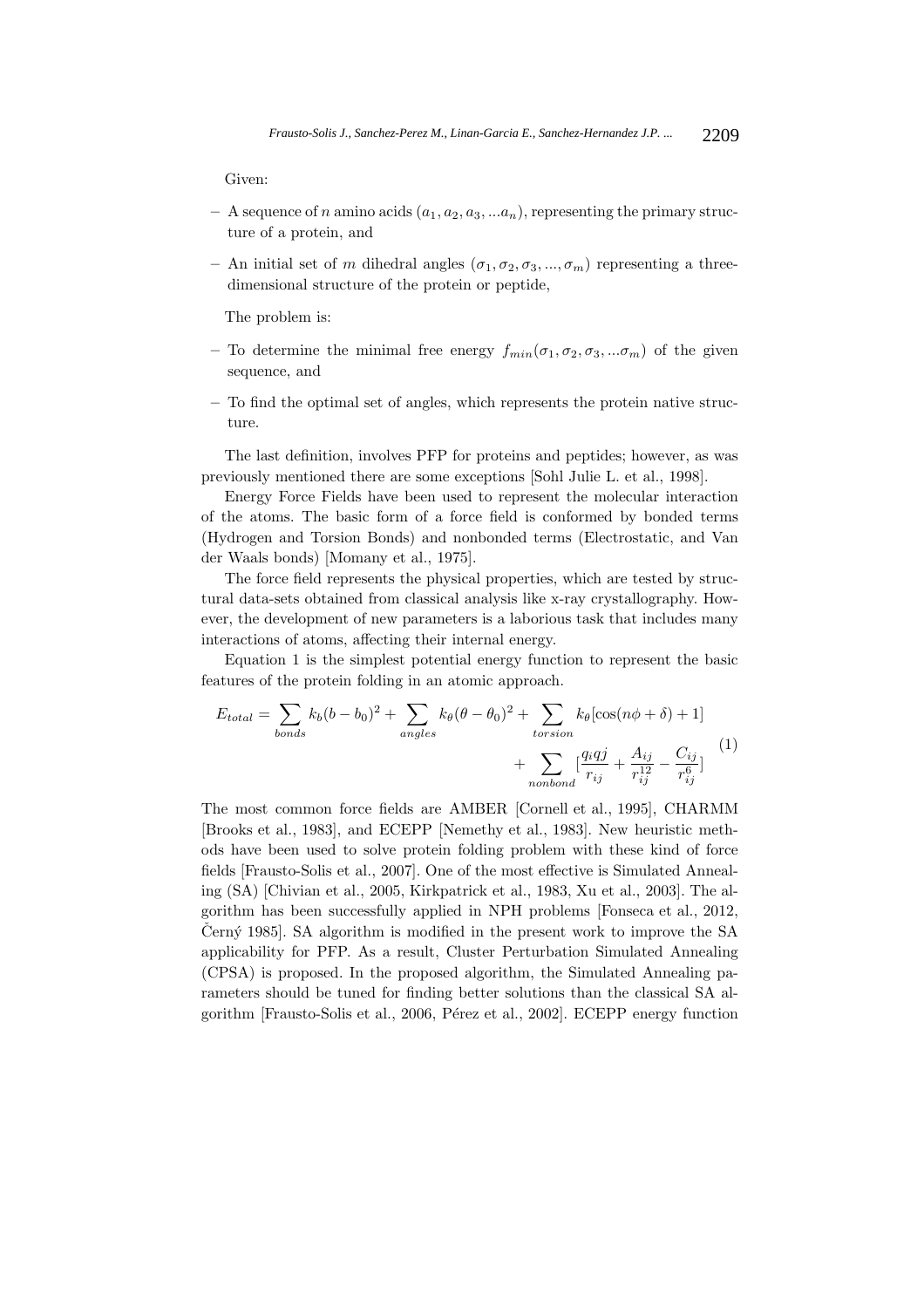is calculated using SMMP software [Eisenmenger et al., 2006]. This package has successfully used for PFP on Monte Carlo algorithms [Zhan et al., 2006], Genetic Algorithms [Sudha et al., 2013],[Sindhu et al., 2012] and other techniques [Bahamish et al., 2008 ].

### **3 Cluster Perturbation Simulated Annealing**

CPSA is based on Monte Carlo like methods such as SA. Simulated Annealing could obtain better performance by applying different improvement techniques such as Ad hoc cooling function, improving the generation of new solutions, and the analytical tuning techniques.

## **3.1 Analytical Tuning**

Simulated Annealing was proposed by Kirkpatrick [Kirkpatrick et al., 1983] and by Cerny  $[\text{Černý } 1985]$  as an extension of the well known Metropolis algorithm [Metropolis et al., 1953].

SA is a simulation of the thermodynamic process where a metal is heated to extremely high temperatures until it melts and then is allowed to cool slowly. The atoms are rearranged with a molecular lowest energy conformation until they obtain a quasi-dynamic equilibrium at the end of the cooling process.

Although, this thermodynamic process is heuristically referred to the cooling of metal, it can be applied in optimization problems. The objective function is related to the energy function of the original problem. SA is really successful in combinatorial optimization problems, where it is difficult to reach the global optimum [Martinez-Rios et al., 2008],[Nolte et al., 2001], [Peter J. M. van Laarhoven et al., 1992].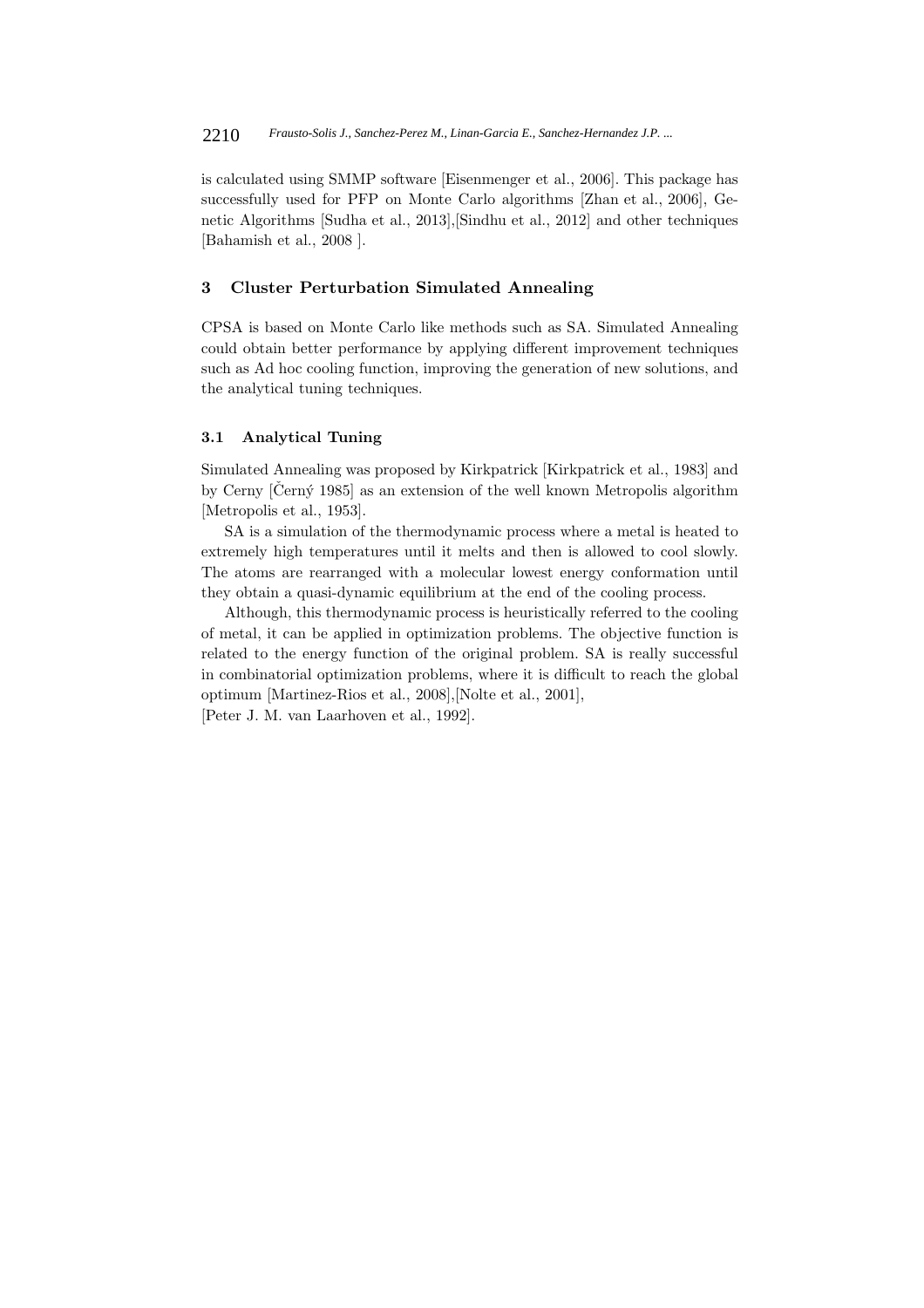| <b>Algorithm 1 SA Algorithm</b>                  |
|--------------------------------------------------|
| Require: $T_i, T_f, S_i, \alpha$                 |
| while $T_i \leqslant T_f$ do                     |
| while METROPOLIS CYCLE do                        |
| $S_i = Perturbation(S_i)$                        |
| $\delta E = E(S_i) - E(S_i)$                     |
| if $\delta E \leqslant 0$ then                   |
| $S_i = S_i$                                      |
| else                                             |
| if $\exp \frac{-\delta E}{T} > random[0,1]$ then |
| $S_i = S_i$                                      |
| end if                                           |
| end if                                           |
| end while                                        |
| $T_i = \alpha * T_i$                             |
| end while                                        |

The Algorithm 1 is the pseudocode of classical SA. As it can be observed, the algorithm employs an initial temperature  $(T_i)$  and a final temperature  $(T_f)$ . An initial solution  $(S_i)$  is randomly generated, and a geometrical cooling function  $T_i = \alpha T_i$  that decrements the temperature by an  $\alpha$  factor is applied.

The solution cycles through different states until the best solution is reached; the current solution is an estimation of the global optimum. In the algorithm, a new solution  $(S_i)$  is obtained by a generation function referred to a perturbation function, which is used on the previous solution  $(S_i)$  for generating a fresh one. A sequence of solutions  $S_1, S_2, S_3...S_n$  corresponds to a sequence of energy states  $e(S_1), e(S_2), e(S_3) \dots e(S_n)$  where the energies tend to decrease with the decrements of the cooling function to reach the lowest energy conformation of the system. SA algorithm computes the energy decrement  $\delta E = E(S_i) - E(S_i);$ if  $(\delta E)$  < 0, then the new solution is accepted; otherwise, the new configuration is accepted using the Boltzmann criterion that accepts low quality solutions with a certain probability. SA uses an initial temperature  $T_i$  that is related to the acceptance probability of the new solution. At highest temperatures, the acceptance probability of a new solution  $P(\Delta Z_{MAX})$  is close to one. However, the acceptance probability is decreased when the temperature is decremented until the final temperature  $T_f$  is reached and the minimum acceptance probability  $P(\Delta Z_{MIN})$  is obtained.

Analytical tuning method for SA algorithm obtains the initial and final temperatures  $(T_i)$  and  $(T_f)$  from equations 2 and 3 [Sanvicente-Sánchez et al., 2004]. These temperatures are associated with the maximum and minimum deteriora-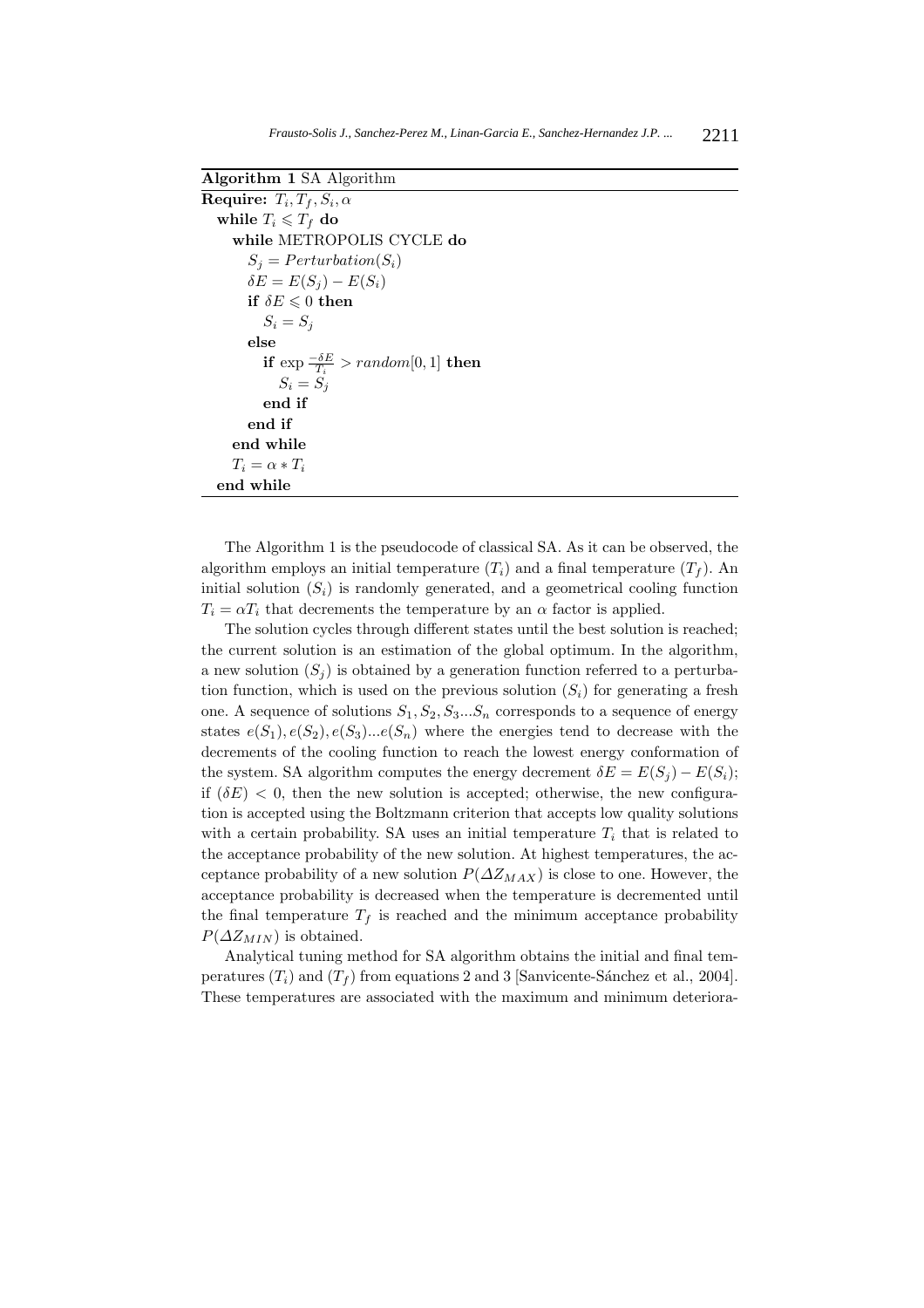#### 2212 *Frausto-Solis J., Sanchez-Perez M., Linan-Garcia E., Sanchez-Hernandez J.P. ...*

tion of the objective function  $(\Delta Z_{MAX}, \Delta Z_{MIN})$  and the associated acceptance probability from equation 2 and 3.

$$
\exp(\frac{-\Delta Z_{MAX}}{T_i}) = P(\Delta Z_{MAX})
$$
\n(2)

$$
\exp(\frac{-\Delta Z_{MIN}}{T_f}) = P(\Delta Z_{MIN})\tag{3}
$$

$$
T_i = \frac{-\Delta Z_{MAX}}{\ln(P(\Delta Z_{MAX}))}
$$
(4)

$$
T_f = \frac{-\Delta Z_{MIN}}{\ln(P(\Delta Z_{MIN}))}
$$
\n(5)

Other parameters are also used in this analytical tuning method; one of them is the length of the Markov chain  $(L_k)$  of the Metropolis cycle (or number of iterations) [Frausto-Solis et al., 2006]. SA can be adapted using constant or variable Markov Chains. The first approach is in general more easily implemented; however, the last one has shown to achieve a better performance than constant Markov chains [Frausto-Solis et al., 2007]. In order to adjust the variable Markov Chains, the analytical tuning method determines the length of the metropolis cycle.

**–** The initial temperature in PFP according to equation (4) is usually extremely high. At the highest temperatures, SA has a uniform distribution for new solutions because all of them have an acceptance probability almost equal to one.

Therefore, at these temperatures, the length  $(L_k)$  of the first Metropolis cycle can be settled as small as possible. As a consequence,  $L_k = L_1 \approx$ 1 is used. In this case, the stochastic equilibrium is reached by the first configuration randomly obtained by the algorithm. When the temperature is decreased to the next cycle, the corresponding Markov chain length  $L_k$ must be incremented.

- **–** In SA, the decrements of the temperature parameter can be done by a geometrical cooling function  $T_{k+1} = \alpha T(k)$ . By contrast, the length of the Markov chain  $L_k$  must be incremented by  $L(k+1) = \beta L(k)$ , where the  $\beta$ factor increases the size of the Markov chain.
- **–** When SA is in the last metropolis cycles, the energy of the protein is too low, and a dynamic equilibrium is reached. This time a bad solution, has a truly small acceptance probability, and it is extremely close to zero. Thus, the length of the Markov chain is really long, and the maximum number of Metropolis cycle is obtained by  $L_{MAX} = \beta^n L(1)$ .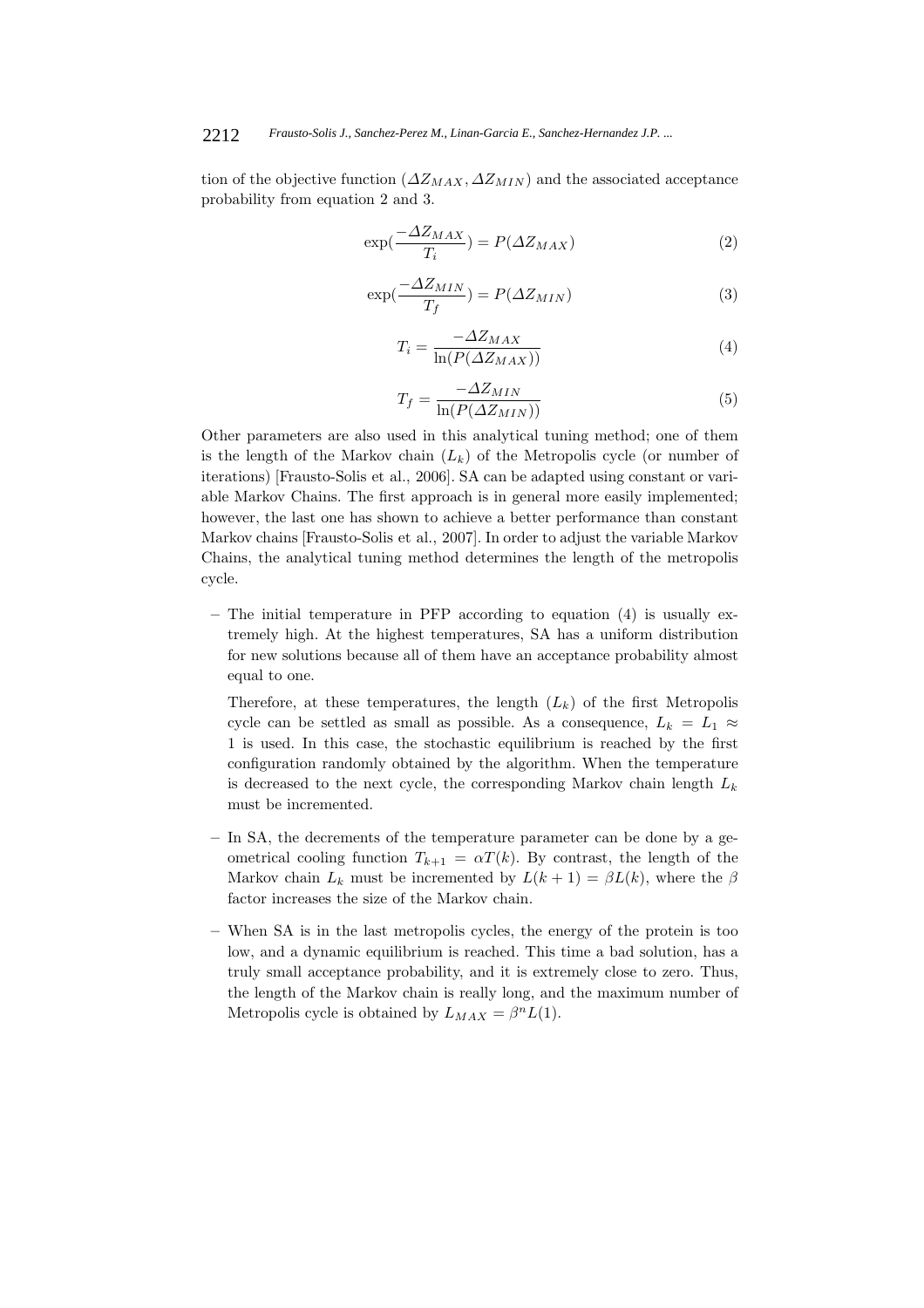$-$  To calculate the number of steps (n) to arrive from  $T_i$  to  $T_f$  we use  $n =$  $\frac{\ln T_f - \ln T_i}{\ln \alpha}$ . This is the number of times that the Metropolis cycle is executed. Once *n* is determined, the  $\beta$  coefficient can be calculated using equation 6.

$$
\beta = exp\left(\frac{\ln L_{MAX} - \ln L_1}{n}\right) \tag{6}
$$

Applying the previous assumptions Tuned Simulated Annealing (TSA) algorithm is obtained. TSA avoids the excessive computational tasks for reaching stochastic equilibrium and make the algorithm become faster than the classical SA [Frausto-Solis et al., 2006],[Frausto-Solis et al., 2007].

### **3.2 Cluster Perturbation and Reheat**

To reduce the computational cost of the Tuned Simulated Annealing, a cluster perturbation method is proposed (CPSA). The perturbation technique in SA consists in modifying the initial solution vector  $(S_i)$  with a neighborhood upgrade or modifying the neighborhood order, to generate a new solution  $(S_n)$ . Perturbation in SA for PFP uses a regular perturbation technique, where one dihedral angle of the chain  $\sigma_1, \sigma_2, \sigma_3, \ldots, \sigma_m$  is incremented or decremented by a factor  $\mu$ .

The Cluster perturbation approach reduces the number of variables to a cluster of certain dihedral angles. Thus, the possible number of dihedral angles to be changed are lower than the regular model.

The protein chain is divided into fragments of four amino acids  $a_1, a_2, a_3, \ldots a_4$ [Levitt 1976]. Each fragment  $i$  is composed of all the dihedral angles of the selected amino acids represented by  $F_i\{\sigma_{1,i}, \sigma_{2,i}, \sigma_{3,i}, \sigma_{4,i}\}$ . The protein is clustered in a new set of variables compound by the first amino acid set of variables  $a_1$  and the last amino acid set of variables  $a_4$  of each fragment. Thus, the amino acids  $a_1, a_4$  are characterized by a set of dihedral angles  $(\sigma_{1,i}, \sigma_{4,i})$ , in order to obtain a cluster of dihedral angles defined by  $Cluster = \sigma_{1,1}, \sigma_{4,1}, \sigma_{1,2}, \sigma_{4,2}...\sigma_{1,n}, \sigma_{4,n}$ , where  $n$  is the number of fragments that the protein or peptide is divided. Using this approach the number of variables to perturbate is reduced.

To determine which set is going to be perturbated by the algorithm, (the normal variables or the cluster variables), a uniform probability distribution is used, and a  $\lambda$  factor in the range  $0.7 < \lambda < 0.9$  is chosen.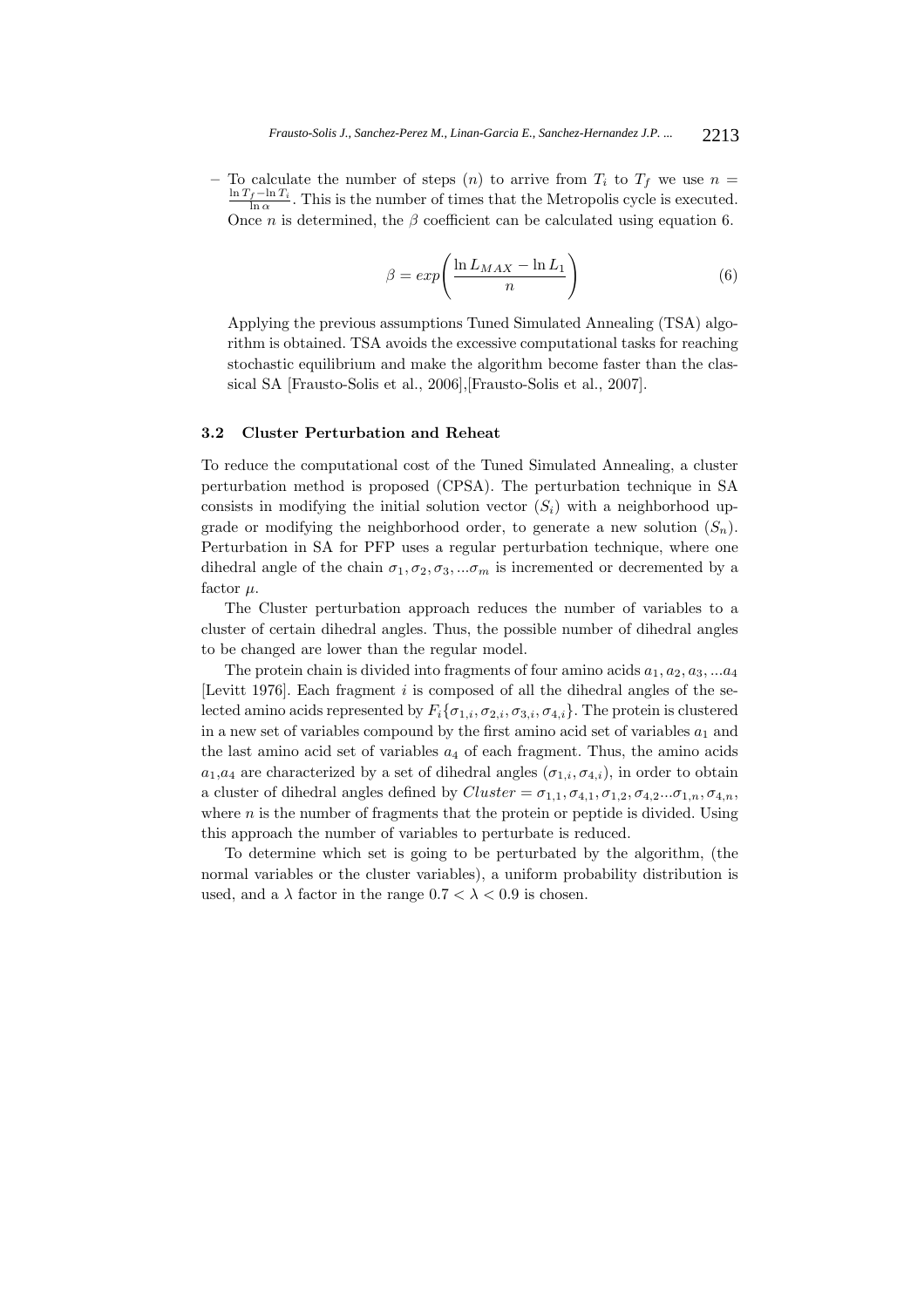2214 *Frausto-Solis J., Sanchez-Perez M., Linan-Garcia E., Sanchez-Hernandez J.P. ...*

**Algorithm 2** Perturbation

 $\textbf{Required: } T_i, T_t, P(\sigma^{'}), S_i$  $\lambda = random[0, 1]$ **if**  $T_i \geqslant T_t$  **then**  $\mathbf{if} \ \ m \leqslant P(\sigma^{'}) \ \ \mathbf{then}$  $S_i = ClusterPerturbation(S_i)$ **else**  $S_i = Perturbation(S_i)$ **end if else**  $S_j = Perturbation(S_i)$ **end if return**  $S_i$ 

CPSA reduces the computational cost used at very high temperatures to obtain a feasible solution without changing the alpha value of the cooling function. With cluster perturbation alone, the minimal energy obtained for  $Met^5$  − enkephaline is  $-3.9 \;kcal/mol$ . To improve the quality of the algorithm, the system is reheated to reach  $Met^5-enkephaline$  minimal energy near -10  $Kcal/mol$ .

The algorithm is divided into two phases: the cluster annealing phase and the reheat annealing phase. In the first phase, the new solutions are generated by cluster perturbation , and in the reheat phase, the new solutions are generated by regular annealing perturbation.

The reheat mechanism is used to increase the actual value of a particular temperature  $T_i$  in a specific range as shown in Figure 1. The additional computational cost of the reheat phase is not significant because only part of the algorithm is repeated since a certain temperature.

The reheat technique tries to avoid local optima in a certain phase of the CPSA. The temperature is divided into four new temperatures ranges obtained with the experimental tuning process. The correspondent new temperatures establish a threshold where the system is going to be reheated.

## **4 Implementation**

In the present work, the temperature is decreased with a geometrical cooling function  $T_i = \alpha * T_i, 0 < \alpha < 1$ . Figure 2 shows the behavior of this function for different  $\alpha$  values. When SA uses an alpha value near-zero, the cooling function decreases extremely fast, and the optimal solution can be lost. On the other hand, the cooling function decreases extremely slow by choosing an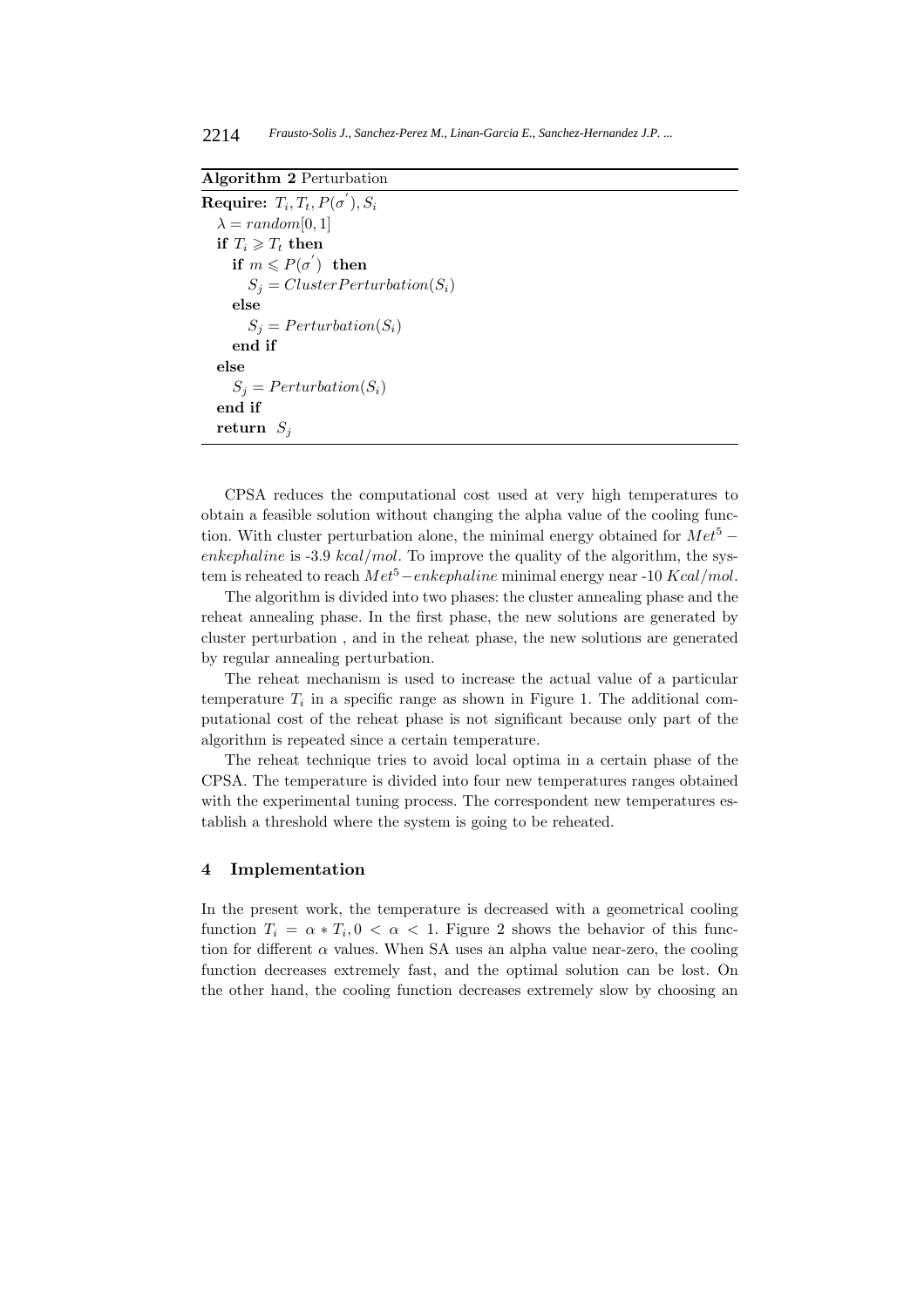

**Figure 1:** Cooling Behavior of SA with Reheat

alpha value very close to one. In this case the possibilities to find the optimum solution is increased. However, SA implementation can become impractically long. Usually the alpha parameter is chosen in the range  $0.7 < \alpha < 0.99$ [Aarts and Korst 1988, Frausto-Solis et al., 2006].

In this work, a high  $\alpha$  value of 0.95 was experimentally determined, considering a trade-off between execution time and quality solution.



**Figure 2:** Behavior of Different values of  $\alpha$  in the range of  $0.7 < \alpha < 0.99$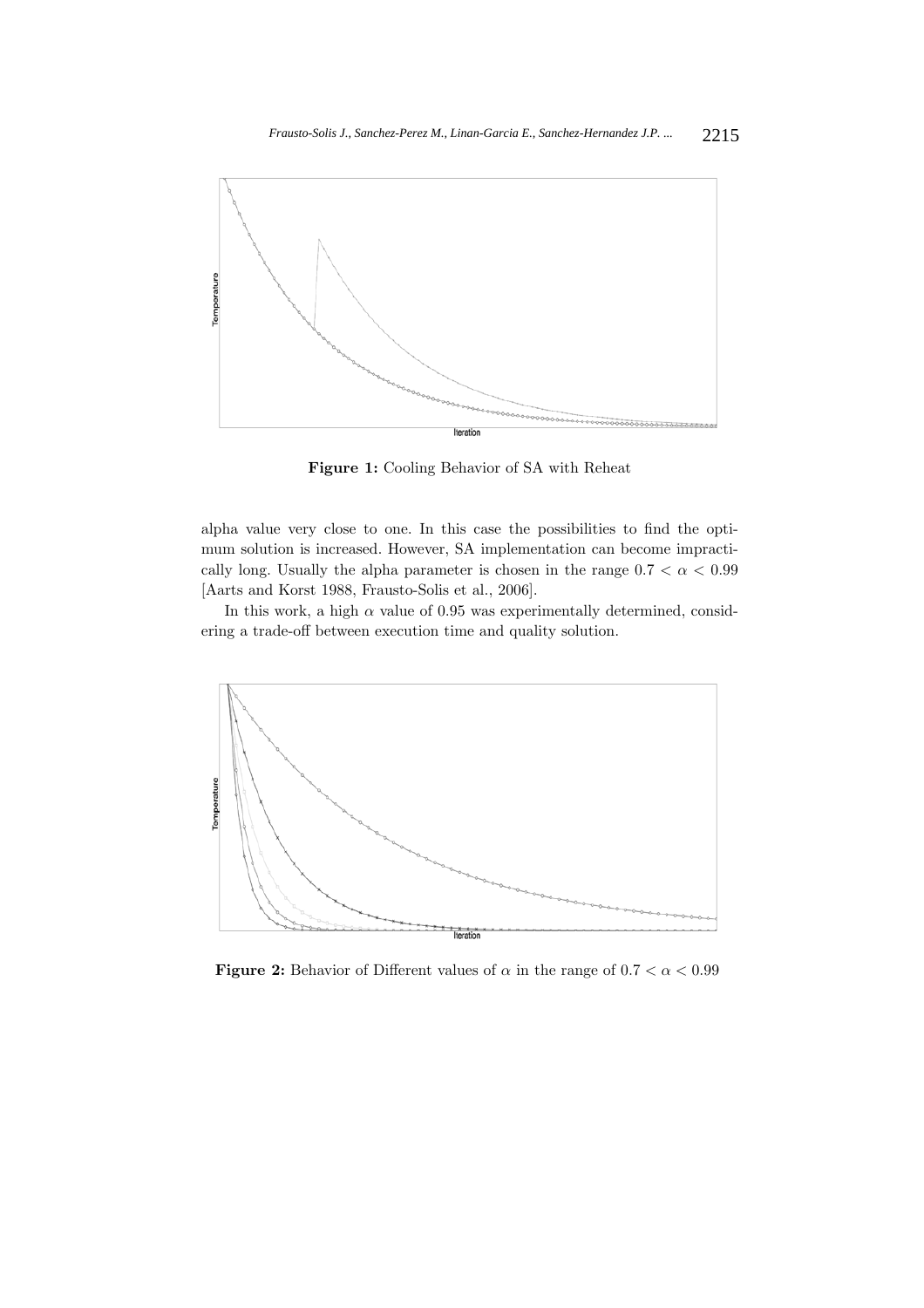#### 2216 *Frausto-Solis J., Sanchez-Perez M., Linan-Garcia E., Sanchez-Hernandez J.P. ...*

 $Met^5$  – enkephaline,  $C$  – peptide and T0335 were used as target proteins (see Table 1). T0335 is a CASP Benchmark Protein. CASP (Critical Assessment of Techniques for Protein Structure Prediction) is a world wide community for protein structure prediction [Moult et al., 1995].

These proteins are chosen to be compared with the published results of Analytical Tuned Simulated Annealing, that has prediction accuracy of  $1 - 3$ angstroms with respect to the protein native structure [Frausto-Solis et al., 2007, Frausto-Solis et al., 2009]. One of these methods uses a change in the alpha value and starts a new phase of the algorithm [Frausto-Solis et al., 2009]. In other hand, the new CPSA algorithm updates the temperature in a certain level. Thus, both strategies have the same prediction accuracy.

The energy function used in this work is ECEPP/2 [Momany et al., 1975]. SMMP software [Eisenmenger et al., 2001], is used to implement the protein folding simulation [Eisenmenger et al., 2006, Meinke et al., 2008].

Instance PFP Amino acids Number of Variables  $Met^5 - enkephaline$  5 19 C-peptide 13 68  $T0335(Basilius subtilis)(2HE)$  85 450

**Table 1:** Protein Folding Instances

The algorithms TSA, CPSA, and their variants were executed thirty times. The runtime values and minimum and maximum values of energy were obtained for the purpose of comparing the target proteins, and the results are discussed in the next section.

### **5 Results**

In this section, the results of several test cases are presented. The following implementations were compared and tested in this work: SMMP original code, Analytical Tuned Simulated Annealing (TSA) [Frausto-Solis et al., 2007], CPSA and their variants CPSA7, CPSA8, CPSA9 with  $\lambda = (0.7, 0.8, 0.9)$  probability of cluster. The algorithms were implemented with a geometrical cooling function with  $\alpha = 0.95$ ; all the results were obtained executing the algorithms thirty times and reporting the average. The results obtained for  $Met^5 - enkephaline$ are shown on Table 2; CPSA9 overcomes the quality of the solution for the best solution case than other approaches. The best results in quality solution correspond to CPSA9 (columns 2 of Table 2). CPSA7 obtains the best results for the average solution case (columns 5 of Table 2).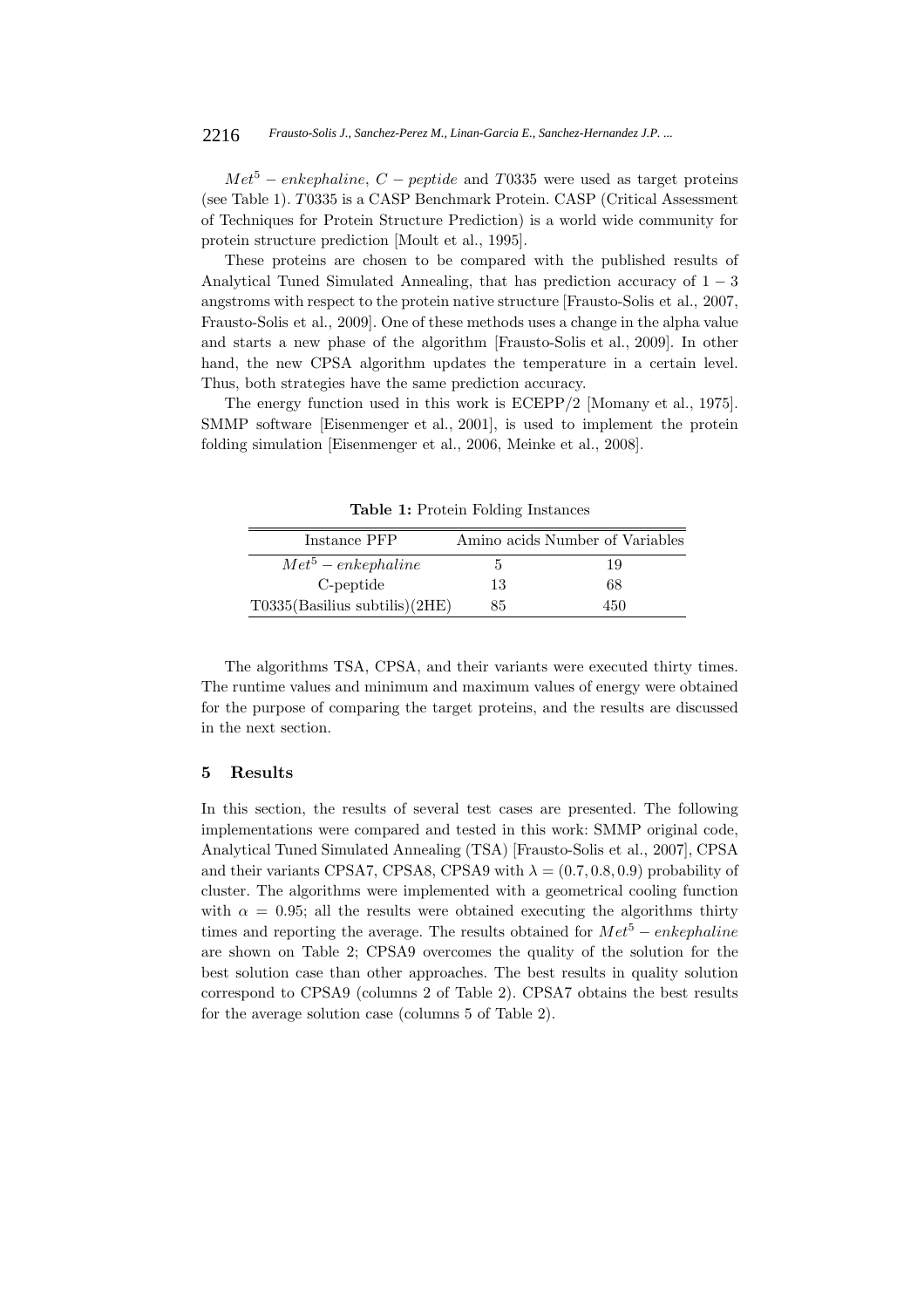|                 |          |       |                       |        | Best Solution Worst Solution Average Solution |        |
|-----------------|----------|-------|-----------------------|--------|-----------------------------------------------|--------|
| Approach Energy |          |       | Time Energy           | Time   | Energy                                        | Time   |
|                 |          |       | Kcal/mol sec Kcal/mol | sec    | Kcal/mol                                      | sec    |
| <b>SMMP</b>     | $-10.38$ | 1093  | $-6.65$               | 1093   | $-9.40$                                       | 1091   |
| <b>TSA</b>      | $-9.41$  | 333.7 | $-4.3$                | 338.6  | $-6.97$                                       | 335.44 |
| CPSAP7          | $-8.94$  | 376.6 | $-6.35$               | 376.79 | $-6.44$                                       | 381.68 |
| CPSAP8          | $-9.5$   | 376.6 | $-4.45$               | 376.8  | $-6.60$                                       | 380.89 |
| CPSAP9          | $-10.48$ | 376.7 | $-5.03$               | 376.73 | $-7.52$                                       | 380.10 |

**Table 2:**  $Met^5 - enkephaline$  Results

Table 2 shows the best, worst and average solution for that CPSA, SMMP and TSA. For the best solution case, CPSA found the lowest energy  $(-10.48)$ . However, SMMP found the lower energy in the worst and average case for this small peptide.

**Table 3:** C-Peptide Results

|                                              |                                                   |  |                                    |  | Best Solution Worst Solution Average Solution |        |
|----------------------------------------------|---------------------------------------------------|--|------------------------------------|--|-----------------------------------------------|--------|
| Approach Energy Time Energy Time Energy Time |                                                   |  |                                    |  |                                               |        |
|                                              |                                                   |  | Kcal/mol sec Kcal/mol sec Kcal/mol |  |                                               | sec    |
|                                              | SMMP -89.110 86215 -89.11 86215 -89.11 86215      |  |                                    |  |                                               |        |
|                                              | TSA -109.060 26875 -107.09 26863 -107.64 26898    |  |                                    |  |                                               |        |
|                                              | CPSAP7 -109.060 27666 -103.09 27645 -107.92       |  |                                    |  |                                               | 27652  |
|                                              | CPSAP8 -109.066 27644 -107.08 27653 -108.30       |  |                                    |  |                                               | -27653 |
|                                              | CPSAP9 -109.067 26775 -107.50 26754 -108.42 26761 |  |                                    |  |                                               |        |

In Table 3, CPSA and TSA results for a little larger protein (C-peptide) of thirteen amino acids are shown. In this case CPSA9 obtains the best quality results (columns 2-6), that is a considerable reduction in computational time than the other two approaches. The other CPSA variants have better quality results than TSA; besides, the execution time of CPSA9 is significantly reduced, and all the results overcome the quality of the solution of TSA and SMMP.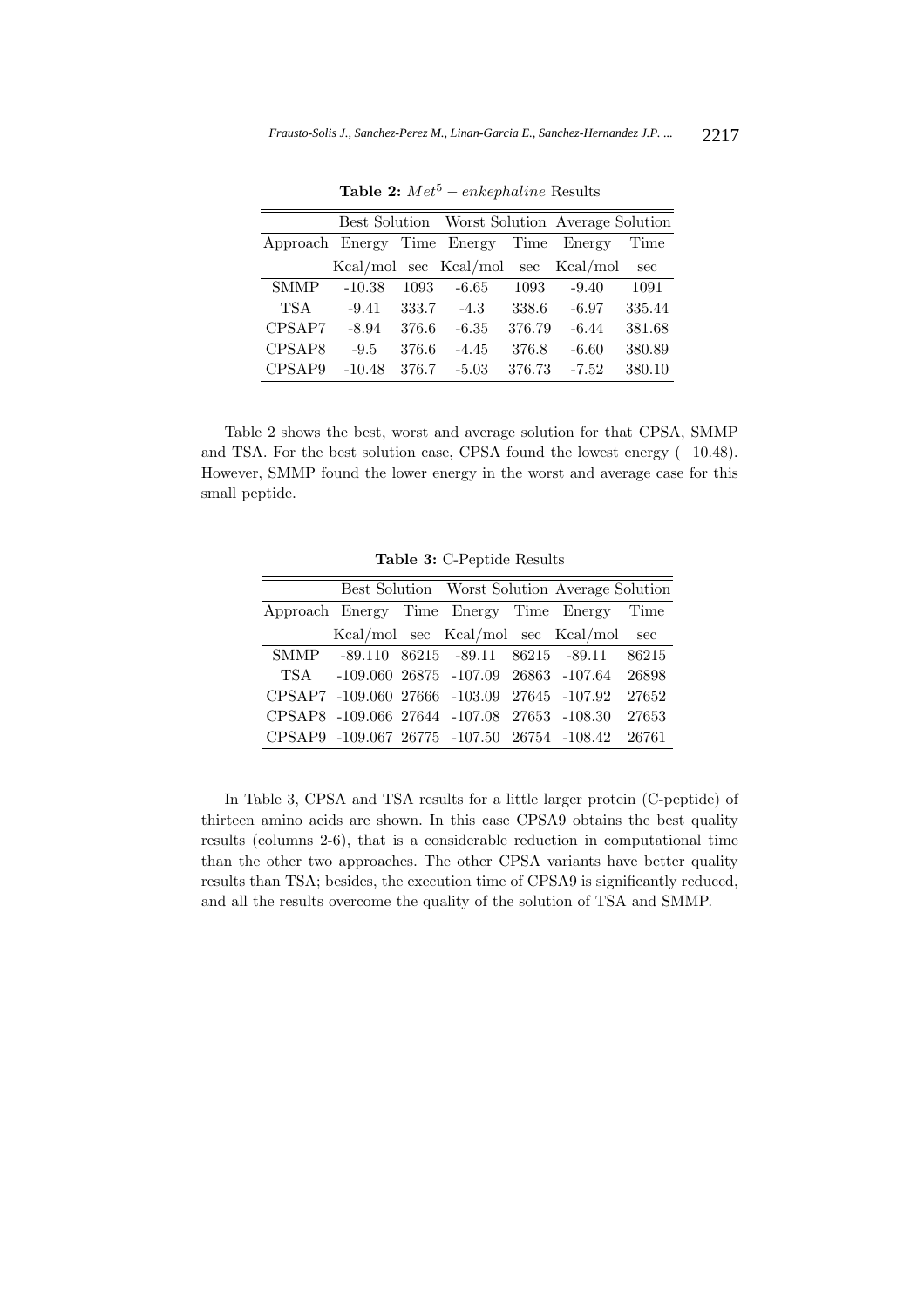|                                         |           |       |                                                          |       | Best Solution Worst Solution Average Solution |       |  |
|-----------------------------------------|-----------|-------|----------------------------------------------------------|-------|-----------------------------------------------|-------|--|
| Approach Energy Time Energy Time Energy |           |       |                                                          |       |                                               | Time  |  |
|                                         |           |       | Kcal/mol sec Kcal/mol sec Kcal/mol                       |       |                                               | sec   |  |
| <b>SMMP</b>                             |           |       | $-404.93$ $800404$ $-403.47$ $800405$ $-404.57$ $800402$ |       |                                               |       |  |
| <b>TSA</b>                              | $-403.65$ | 40828 | $-366.00$                                                |       | 33745 -373.49                                 | 37287 |  |
| CPSAP7                                  | $-404.43$ | 34408 | $-355.33$                                                | 33457 | -385.22                                       | 34965 |  |
| CPSAP8                                  | $-434.28$ | 33549 | $-366.55$                                                | 33456 | $-386.55$                                     | 36573 |  |
| CPSAP9                                  | $-443.52$ | 33514 | $-328.56$                                                | 33510 | $-387.49$                                     | 35726 |  |

**Table 4:** T0335Results

The results obtained with CPSA for T0335 are shown in Table 4. First of all, it can be observed that the execution time is significantly reduced in contrast with TSA. Notice that the quality solution is also increased with CPSA9 for all the target proteins tested. Additionally, in the previous experimentation a three reheats technique of CPSA is applied. However, to reduce the computational cost of CPSA algorithms, the number of reheats can be reduced to only one. Finally, in Table 5 the best implementation of the Cluster perturbation method is compared versus TSA and SMMP. A significant reduction in execution time by using CPSA with one reheat can be observed for all the instances tested in this work. We observed that whether the number of the reheat is risen the computational cost of CPSA is increased. CPSA overcomes TSA with an important reduction in execution time, and the best quality solution is obtained. SMMP with constant default values obtains good results for the worst and average cases; however, the computational time taken for hard proteins like T0335 is excessively large. This can be avoided by reducing the number of iterations that the SMMP algorithm performs, but the quality of the solution would be affected.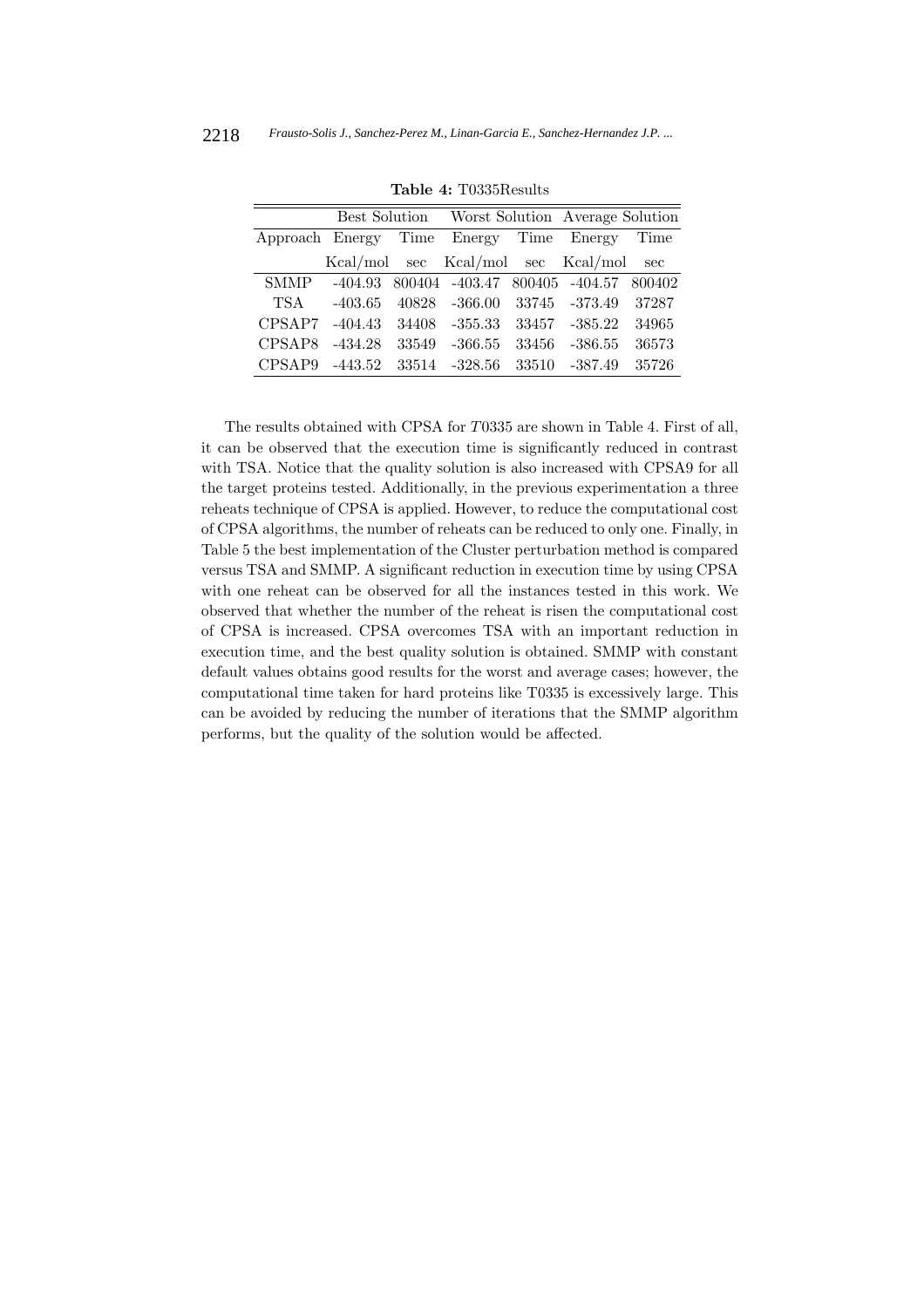|             |                    | <b>Best Solution</b> |        | Worst Solution |        | Average Solution |        |
|-------------|--------------------|----------------------|--------|----------------|--------|------------------|--------|
| Approach    | Protein            | Energy               | Time   | Energy         | Time   | Energy           | Time   |
|             |                    | Kcal/mol             | sec    | Kcal/mol       | sec    | Kcal/mol         | sec    |
| <b>SMMP</b> | MET                | $-10.38$             | 1093   | $-6.65$        | 1093   | $-9.40$          | 1091   |
| <b>TSA</b>  | MET                | $-9.41$              | 333    | $-4.30$        | 338    | $-6.97$          | 335    |
| <b>CPSA</b> | MET                | $-10.71$             | 368    | $-5.87$        | 368    | $-7.75$          | 368    |
| <b>SMMP</b> | C-PEPTIDE          | $-89.11$             | 86215  | $-89.11$       | 86215  | $-89.11$         | 86215  |
| <b>TSA</b>  | C-PEPTIDE          | $-109.06$            | 26875  | $-107.09$      | 26863  | $-107.64$        | 26898  |
| <b>CPSA</b> | C-PEPTIDE          | $-109.07$            | 25802  | $-106.03$      | 25816  | $-108.45$        | 25810  |
| <b>SMMP</b> | T <sub>0</sub> 335 | $-404.93$            | 800404 | $-403.47$      | 800405 | $-404.57$        | 800402 |
| <b>TSA</b>  | T <sub>0</sub> 335 | $-403.65$            | 40828  | $-366.00$      | 33745  | $-373.49$        | 37287  |
| <b>CPSA</b> | T <sub>0335</sub>  | $-443.52$            | 33444  | $-366.55$      | 33456  | $-386.55$        | 36573  |

Table 5: Final Results (All Proteins with the algorithms SMMP, TSA, and CP90)

According to the results presented in Table 5. CPSA obtained the best results for  $Met^5$  – enkephaline, these results are to close with that obtained by those recently publised in the literature [Sudha et al., 2013].

#### **6 Conclusions**

In this paper Cluster Perturbation Simulated Annealing algorithm (CPSA) for small proteins in PFP is presented. The new algorithm remains simple as the classical simulated annealing (SA) with a geometrical cooling scheme, and a well-known tuning parameters is applied. At the beginning of the algorithm, the solution is generated with a new technique called cluster perturbation. This approach applies a probability distribution in a perturbation scheme to generate new solutions by modifying fragments of the old ones. A particular fragment is conformed by the initial and final set of variables which are adjusted by the perturbation scheme. This first phase reduces the execution time of the algorithm compared with the original SMMP and TSA (Simulated Annealing algorithm using tuning parameters). Basically, in TSA new solutions are generated by typical generation functions as in the classical SA. The performance of simulated annealing algorithm is really ameliorated by using CPSA. The important reduction of computational cost of the cluster perturbation approach let us add new techniques for improving the quality of the solution of the algorithm. In CPSA, a reheat technique is applied as a second phase. The time taken for this phase is worthwhile because it improves the quality of solution while the total execution time is still lower than TSA. In this paper, a tuning method is adapted for CPSA.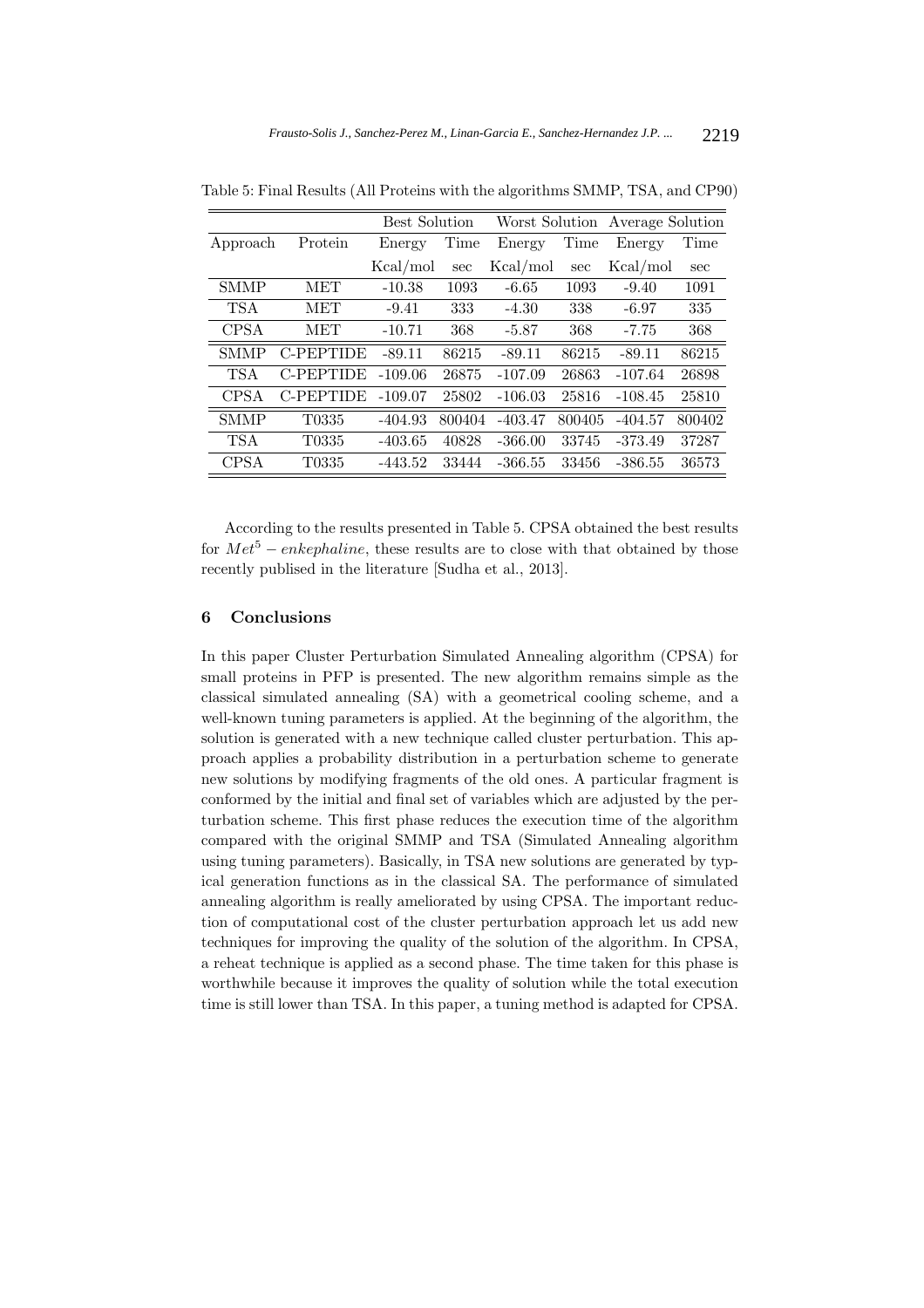It includes initial, final and reheat temperatures, number of metropolis cycles, and the metropolis length chains. In conclusion, as the experimentation shows the execution time is really better than TSA while the quality obtained with CPSA is very close or better than the ones obtained by TSA implementation and SMMP.

#### **Acknowledgments and Authors' Contribution**

Authors F.S.-J and S.P.-M contributed equally to development of this article. We thank the acknowledges DGAPA-UNAM and CCG-UNAM for a postdoctoral scolarship also thanks CONACyT-México for PhD scholarship.

#### **References**

- [Aarts and Korst 1988] E. Aarts and J. Korst. *Simulated Annealing and Boltzmann Machines: A Stochastic Approach to Combinatorial Optimization and Neural Computing*. Wiley, 1 edition, 1988.
- [Anfinsen 1973] C. Anfinsen. Principles that govern the folding of protein chains. *Science*, 181(96):223–230, 1973. ISSN 0036-8075. doi: 10.1126/science.181.4096. 223.
- [Anfinsen 1961] C. B. Anfinsen. The influences of three-dimensional configuration on the chemical reactivity and stability of proteins. *Journal of Polymer Science*, 49(151):31–49, 1961. ISSN 1542-6238. doi: 10.1002/pol.1961.1204915103. URL http://dx.doi.org/10.1002/pol.1961.1204915103.
- [Bahamish et al., 2008 ] H. A. A. Bahamish, R. Abdullah, and R. A. Salam. Protein Conformational Search Using Bees Algorithm. In *Proceedings of the 2008 Second Asia International Conference on Modelling & Simulation (AMS)*, AMS '08, pages 911–916, Washington, DC, USA, 2008. IEEE Computer Society. ISBN 978-0- 7695-3136-6. doi: 10.1109/AMS.2008.65. URL http://dx.doi.org/10.1109/AMS. 2008.65.
- [Baker and Agard 1994] D. Baker and D. A. Agard. Kinetics versus thermodynamics in protein folding. *Biochemistry*, 33(24):7505–7509, 1994. doi: 10.1021/ bi00190a002. URL http://pubs.acs.org/doi/abs/10.1021/bi00190a002.
- [Brooks et al., 1983] B. R. Brooks, R. E. Bruccoleri, B. D. Olafson, D. J. States, S. Swaminathan, and M. Karplus. CHARMM: A program for macromolecular energy, minimization, and dynamics calculations. *Journal of Computational Chemistry*, 4(2):187–217, 1983. ISSN 1096-987X. URL http://dx.doi.org/10.1002/ jcc.540040211.
- [Chivian et al., 2005] D. Chivian, D. E. Kim, L. Malmström, J. Schonbrun, C. A. Rohl, and D. Baker. Prediction of CASP6 structures using automated robetta protocols. *Proteins: Structure, Function, and Bioinformatics*, 61(S7):157–166, 2005. ISSN 1097-0134. doi: 10.1002/prot.20733. URL http://dx.doi.org/10.1002/prot. 20733.
- [Cornell et al., 1995] W. D. Cornell, P. Cieplak, C. I. Bayly, I. R. Gould, K. M. Merz, D. M. Ferguson, D. C. Spellmeyer, T. Fox, J. W. Caldwell, and P. A. Kollman. A Second Generation Force Field for the Simulation of Proteins, Nucleic Acids, and Organic Molecules. *Journal of the American Chemical Society*, 117(19):5179–5197, 1995. doi: 10.1021/ja00124a002. URL http://pubs.acs.org/doi/abs/10.1021/ ja00124a002.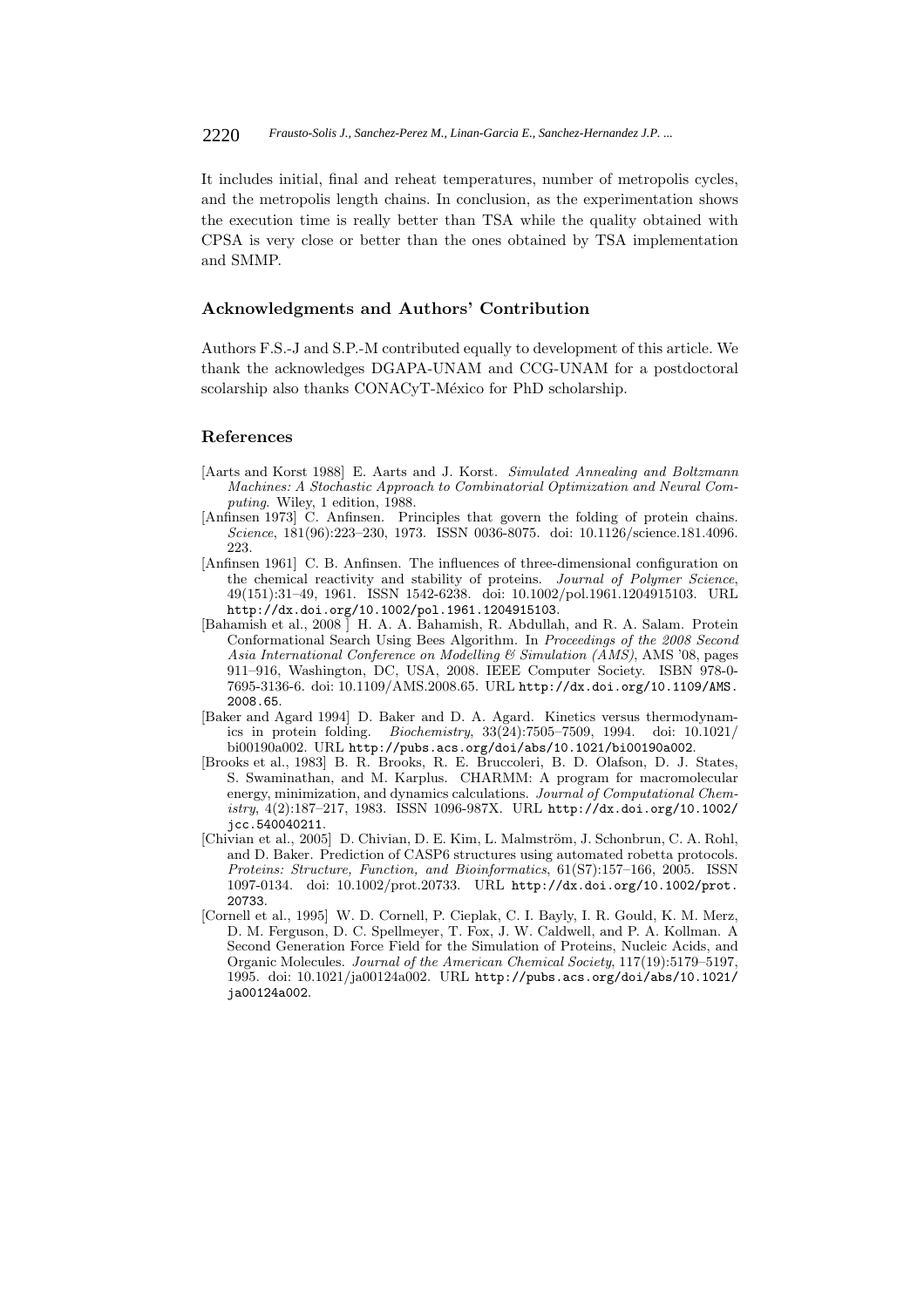- [Dill et al., 2007] K. A. Dill, S. B. Ozkan, T. R. Weikl, J. D. Chodera, and V. A. Voelz. The protein folding problem: when will it be solved? *Current Opinion in Structural Biology*, 17(3):342–346, 2007. ISSN 0959-440X.
- [Dill et al., 2008] K. A. Dill, S. B. Ozkan, M. S. Shell, and T. R. Weikl. The Protein Folding Problem. *Annual Review of Biophysics*, 37(1):289–316, 2008. doi: 10. 1146/annurev.biophys.37.092707.153558. URL http://www.annualreviews.org/ doi/abs/10.1146/annurev.biophys.37.092707.153558. PMID: 18573083.
- [Eisenmenger et al., 2001] F. Eisenmenger, U. Hansmann, S. Hayryan, and C. Hu. [SMMP] a modern package for simulation of proteins. *Computer Physics Communications*, 138(2), 2001.
- [Eisenmenger et al., 2006] F. Eisenmenger, U. H. Hansmann, S. Hayryan, and C.-K. Hu. An enhanced version of SMMP–open-source software package for simulation of proteins. *Computer Physics Communications*, 174(5):422–429, 2006. ISSN 0010-4655. doi: 10.1016/j.cpc.2005.10.013. URL http://www.sciencedirect. com/science/article/pii/S0010465505005850.
- [Fonseca et al., 2012] G. H. G. Fonseca, S. S. Brito, and H. G. Santos. A Simulated Annealing Based Approach to the High School Timetabling Problem. In H. Yin, J. A. F. Costa, and G. D. A. Barreto, editors, *Intelligent Data Engineering and Automated Learning - IDEAL 2012*, volume 7435 of *Lecture Notes in Computer Science*, pages 540–549. Springer, 2012. ISBN 978-3-642-32638-7.
- [Fraenkel 1993] A. Fraenkel. Complexity of protein folding. *Bulletin of Mathematical Biology*, 55:1199–1210, 1993. ISSN 0092-8240. URL http://dx.doi.org/10.1007/ BF02460704. 10.1007/BF02460704.
- [Frausto-Solis et al., 2006] J. Frausto-Solís, H. Sanvicente-Sánchez, and F. Imperial-Valenzuela. ANDYMARK: An Analytical Method to Establish Dynamically the Length of the Markov Chain in Simulated Annealing for the Satisfiability Problem. In T.-D. Wang, X. Li, S.-H. Chen, X. Wang, H. Abbass, H. Iba, G.-L. Chen, and X. Yao, editors, *Simulated Evolution and Learning*, volume 4247 of *Lecture Notes in Computer Science*, pages 269–276. Springer Berlin / Heidelberg, 2006.
- [Frausto-Solis et al., 2007] J. Frausto-Solis, E. Román, D. Romero, X. Soberon, and E. Liñán-García. Analytically Tuned Simulated Annealing Applied to the Protein Folding Problem. In Y. Shi, G. van Albada, J. Dongarra, and P. Sloot, editors, *Computational Science – ICCS 2007*, volume 4488 of *Lecture Notes in Computer Science*, pages 370–377. Springer Berlin / Heidelberg, 2007. ISBN 978-3-540-72585- 5.
- [Frausto-Solis et al., 2009] J. Frausto-Solis, X. Soberon-Mainero, and E. Liñán-García. MultiQuenching Annealing Algorithm for Protein Folding Problem. In A. Aguirre, R. Borja, and C. Garciá, editors, *MICAI 2009: Advances in Artificial Intelligence*, volume 5845 of *Lecture Notes in Computer Science*, pages 578–589. Springer Berlin / Heidelberg, 2009.
- [Garey and Johnson 1979] M. R. Garey and D. S. Johnson. *Computers and Intractability: A Guide to the Theory of NP-Completeness*. W. H. Freeman and Co., 1979.
- [Pérez et al., 2002] Pérez, Joaquín and Pazos, Rodolfo and Velez, Laura and Rodriguez, Guillermo. Automatic Generation of Control Parameters for the Threshold Accepting Algorithm. In C. Coello Coello, A. de Albornoz, L. Sucar, and O. Battistutti, editors, *MICAI 2002: Advances in Artificial Intelligence*, volume 2313 of *Lecture Notes in Computer Science*, pages 125–144. Springer-Verlag, 2002.
- [Kirkpatrick et al., 1983] S. Kirkpatrick, C. Gelatt, and M. Vecchi. Optimization by Simulated Annealing. *Science;*, 220(4598):671–680, 1983. ISSN 0036-8075. doi: 10.1126/science.220.4598.671.
- [Levinthal 1968] C. Levinthal. Are There Pathways For Protein Folding. *Journal of Medical Physics*, 65(1):44–45, 1968.
- [Levitt 1976] M. Levitt. A simplified representation of protein conformations for rapid simulation of protein folding . *Journal of Molecular Biology;*, 104(1):59–107, 1976. ISSN 00222836. doi: 10.1016/0022-2836(76)90004-8.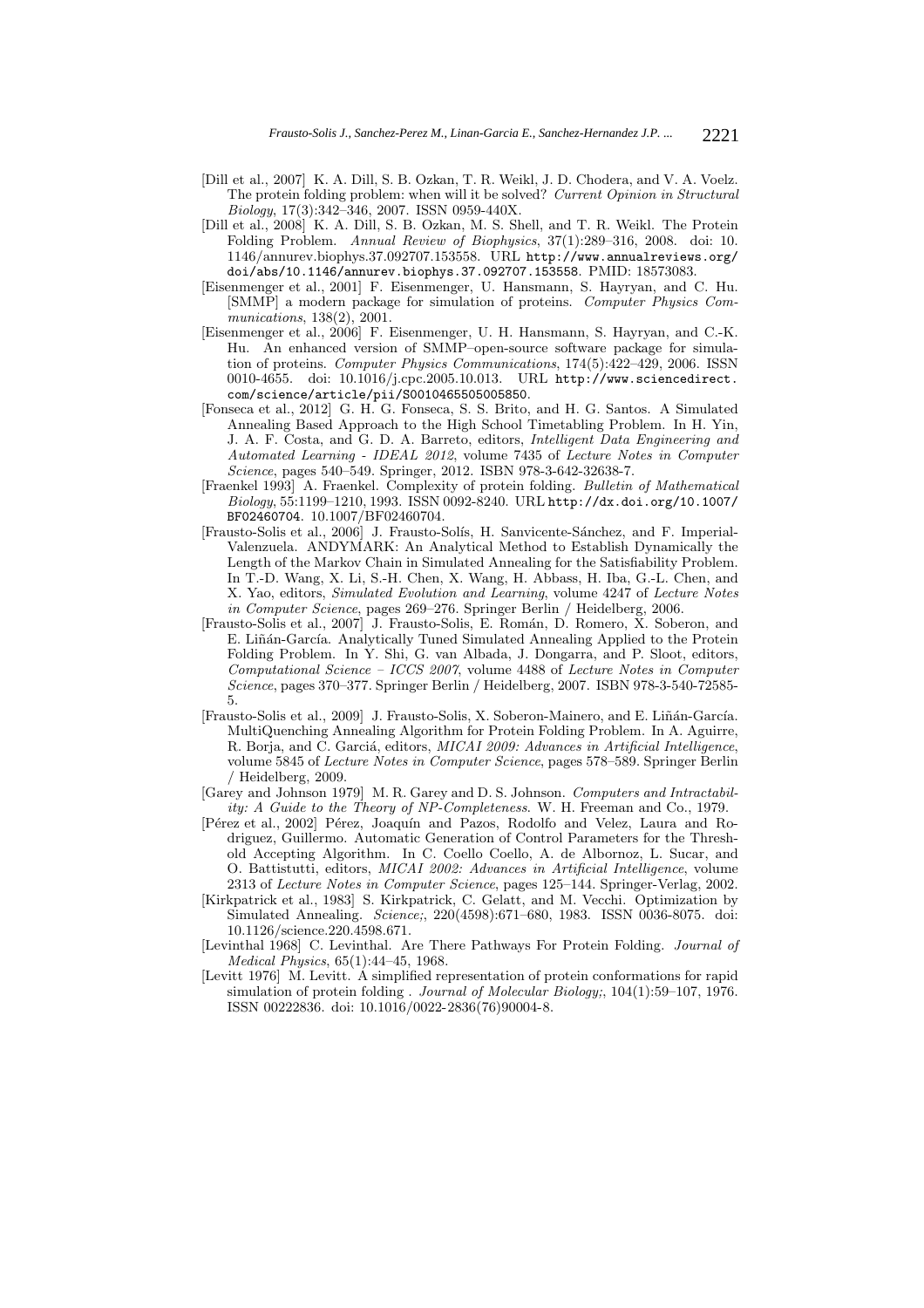- [Martinez-Rios et al., 2008] F. Martinez-Rios and J. Frausto-Solis. An hybrid simulated annealing threshold accepting algorithm for satisfiability problems using dynamically cooling schemes. *W. Trans. on Comp.*, 7:374–386, May 2008. ISSN 1109-2750. URL http://dl.acm.org/citation.cfm?id=1457927.1457931.
- [Meinke et al., 2008] J. H. Meinke, S. Mohanty, F. Eisenmenger, and U. H. Hansmann. SMMP v. 3.0 Simulating proteins and protein interactions in Python and Fortran. *Computer Physics Communications*, 178(6):459–470, 2008. ISSN 0010-4655. doi: 10.1016/j.cpc.2007.11.004. URL http://www.sciencedirect.com/science/ article/pii/S0010465507004614.
- [Metropolis et al., 1953] N. Metropolis, A. Rosenbluth, M. Rosenbluth, A. Teller, and E. Teller. Equation of State Calculations by Fast Computing Machines. *The Journal of Chemical Physics*, 21(6):1087–1092, 1953. doi: 10.1063/1.1699114.
- [Momany et al., 1975] F. A. Momany, R. F. McGuire, A. W. Burgess, and H. A. Scheraga. Energy parameters in polypeptides. VII. Geometric parameters, partial atomic charges, nonbonded interactions, hydrogen bond interactions, and intrinsic torsional potentials for the naturally occurring amino acids. *The Journal of Physical Chemistry*, 79(22):2361–2381, 1975. doi: 10.1021/j100589a006. URL http://pubs.acs.org/doi/abs/10.1021/j100589a006.
- [Moult et al., 1995] J. Moult, J. T. Pedersen, R. Judson, and K. Fidelis. A large-scale experiment to assess protein structure prediction methods. *Proteins: Structure, Function, and Bioinformatics*, 23(3):ii–iv, 1995. ISSN 1097-0134.
- [M.Zaki 2008] C. B. M.Zaki. *Protein Struture Prediction*. Humana Press, Totowa,New Jersey, USA, 2008. ISBN 978-1-59745-574-9.
- [Nemethy et al., 1983] G. Nemethy, M. S. Pottle, and H. A. Scheraga. Energy parameters in polypeptides. 9. Updating of geometrical parameters, nonbonded interactions, and hydrogen bond interactions for the naturally occurring amino acids. *The Journal of Physical Chemistry*, 87(11):1883–1887, 1983. doi: 10.1021/j100234a011. URL http://pubs.acs.org/doi/abs/10.1021/j100234a011.
- [Nemethy et al., 1992] G. Nemethy, K. D. Gibson, K. A. Palmer, C. N. Yoon, G. Paterlini, A. Zagari, S. Rumsey, and H. A. Scheraga. Energy parameters in polypeptides. 10. Improved geometrical parameters and nonbonded interactions for use in the ECEPP/3 algorithm, with application to proline-containing peptides. *The Journal of Physical Chemistry*, 96(15):6472–6484, 1992. doi: 10.1021/j100194a068. URL http://pubs.acs.org/doi/abs/10.1021/j100194a068.
- [Nolte et al., 2001] A. Nolte and R. Schrader. Simulated Annealing and Graph Colouring. *Comb. Probab. Comput.*, 10:29–40, January 2001. ISSN 0963-5483. URL http://dl.acm.org/citation.cfm?id=971184.971186.
- [Peter J. M. van Laarhoven et al., 1992] E. H. L. A. Peter J. M. van Laarhoven and J. K. Lenstra. Job Shop Scheduling by Simulated Annealing. *Operations Research*, Vol. 40:113–125, 1992.
- [Sanvicente-Sánchez et al., 2004] H. Sanvicente-Sánchez and J. Frausto-Solís. A Method to Establish the Cooling Scheme in Simulated Annealing Like Algorithms. In A. Laganá, M. Gavrilova, V. Kumar, Y. Mun, C. Tan, and O. Gervasi, editors, *Computational Science and Its Applications – ICCSA 2004*, volume 3045 of *Lecture Notes in Computer Science*, pages 755–763. Springer Berlin / Heidelberg, 2004. ISBN 978-3-540-22057-2.
- [Sindhu et al., 2012] G. Sindhu and S. Sudha. Prediction of Protein Tertiary Structure Using Genetic Algorithm. *Soft Computing Techniques in Vision Science*, 395:15– 22, 2012. doi: 10.1007/978-3-642-25507-6 2. URL http://dx.doi.org/10.1007/ 978-3-642-25507-6\_2.
- [Sohl Julie L. et al., 1998] Sohl Julie L., Jaswal Sheila S., and Agard David A. Unfolded conformations of [alpha]-lytic protease are more stable than its native state. *Nature*, 395(6704):817–819, oct 1998. ISSN 0028-0836. doi: 10.1038/27470. 10.1038/27470.